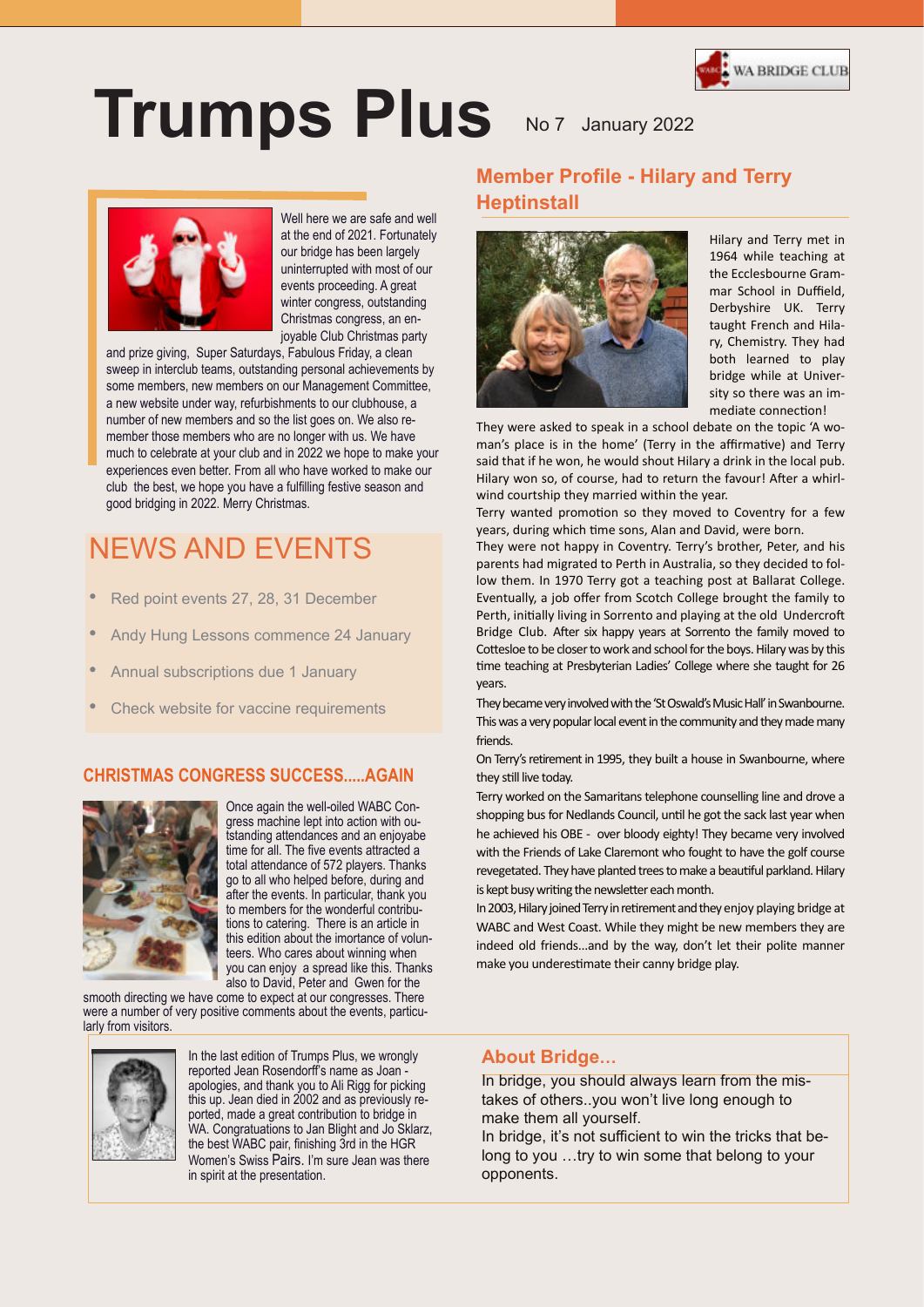## **TRIUMPHANT TEAMS**

WABC Interclub Teams have had a clean sweep of all 3 divisions, including a 1st and 2nd in the Intermediate Teams. **Open Teams**; Dave Munro; Deana Wilson; Mimi Packer; Jonathan Free; Doreen Jones; Ann Youngs; Vinod Nasta; Geoff Holman; Henry Christie; Sue Gammon; Kaiping Chen; Geoff Yeo; David Burn; Lynne Milne; Fiske Warren; **Intermediate Teams A and B**; Kate North; Bernie Yates; John Finlay-Jones; Phil Jacobsen; Mark Doust; John Rigg; Kate Pinniger; Carla Sullivan; Belinda Taranto; Hamish Mc-Cracken; Mavis Koay; Julie Short; David Woodliff: Andrew Edwards: **Novice Teams**; Karen Moller; Jodie Basham; Andrea McCallum; Nicki McGrath; Kath Negus.

The Open Team lost only 1 match; the Intermediate A Team was undefeated; and the Novice Team lost only 1 match.

A great effort by all players. Why don't you sign up for 2022?

## **Helping needy kids….thank you**



Members will recall the generous support we were able to provide for

needy kids through Zephyr Education. Well, once again our generous members have answered the call by providing a stock of drink containers and lunch boxes. The WA Coordinator of Zephyr, Nicola Henderson, has passed on her gratitude. Over the Christmas period, the refuges will fill up with families escaping from domestic violence and forced to flee their homes. Every little bit helps the children prepare for school in February. If anyone feels inclined, there are many organisations like Zephyr who do so much and would appreciate any support right now when so many will have so little.

## **THE GREAT BRIDGE BOYCOTT**

**An article by David Owen in 'The Sporting Scene', October 2021**



Thanks to Judy Crooke for bringing this article to our attention; the full article is on the BAWA website.

The story involves the 30 teams competing in the European qualifying tournament for the 2021 World National Team Championships. Fulvio Fantoni (pictured) was a member of the Italian team. Trouble is, he and his former partner, Claudio Nunes, were caught for cheating in 2016. They were banned from competition for five

years and stripped of their titles for the previous four years. At the championships, the German team withdrew in protest at Fantoni being allowed to return. As Italy was scheduled to play teams, each one forfeited in protest - at the end of the rounds all 30 teams forfeited and Fantoni did not play a hand.

But how did they catch Fantoni and Nunes? It took a female physicist with limited bridge knowledge examining 85 hands on video. In 82 of the 85 occasions, they placed their cards horizontally and vertically with distinct meanings - vertically when they had an unseen A,K or Q of the same suit. Owen noted this led to low percentage plays that few others would contemplate. This he said, was quite different from some common methods used by less sophisticated cheats such as excessive and contrived delays; gestures such as smiles, eye-rolls, frowns etc; and placing cards in vertical and horizontal positions. Others include gazing at the floor or ceiling, rocking back in the chair, fiddling with the bidding box and careful arrangement of the bidding cards on the table….and the list goes on. Owen also refers to 'coffeehousing' where certain antics like deceptive timing, and misleading movements are a form of bluffing, like poker.

The article is well worth a read. Several other alleged cheats are referred to, such as the late Terence Reese who was accused of using the position of his fingers to indicate how many trumps he had.

Owen also outlines how cheating occurs in online tournaments. Some experts such as Nicholas Hammond have developed an algorithm which apparently detects consistent high risk plays that come off more than normal.

If you have evidence that someone may be breaking the rules, a quiet word with a club recorder is advised. All discussions are confidential, even from the Management Committee.

**Members** - we welcome the following new members and hope they enjoy their time at our club; Susan Dawson; Stuart and Fiona Phillips; Beata Bieganski; Guy Kirk; and rejoining members Neville Gale and Mona Ketelsen. We also remember the following members who have passed away; Ian Oldham; Hilary McWilliam; Ilma Steel; Lee Stupart; and Wendy Birman. Please make our new members welcome when you see them.

**Volunteers -** as the picture says, our club volunteers are priceless. Thank you on behalf of everyone for your selfless contributions in 2021 management committee; subcommittees; library; inter-club teams organisers;



recorders; bar activities; tidying social area; preparing cheese; gardens and surrounds; catering/hospitality; tournament conveners and helpers; table covers; auditor; and many more. Our members are also incredibly generous with donations and charity days. A big thank you to all our helpers - it's what makes your club strong. Wonderful people. If you are able to assist with anything around the club, we are always appreciative of extra help - speak with a member of the Management Committee.